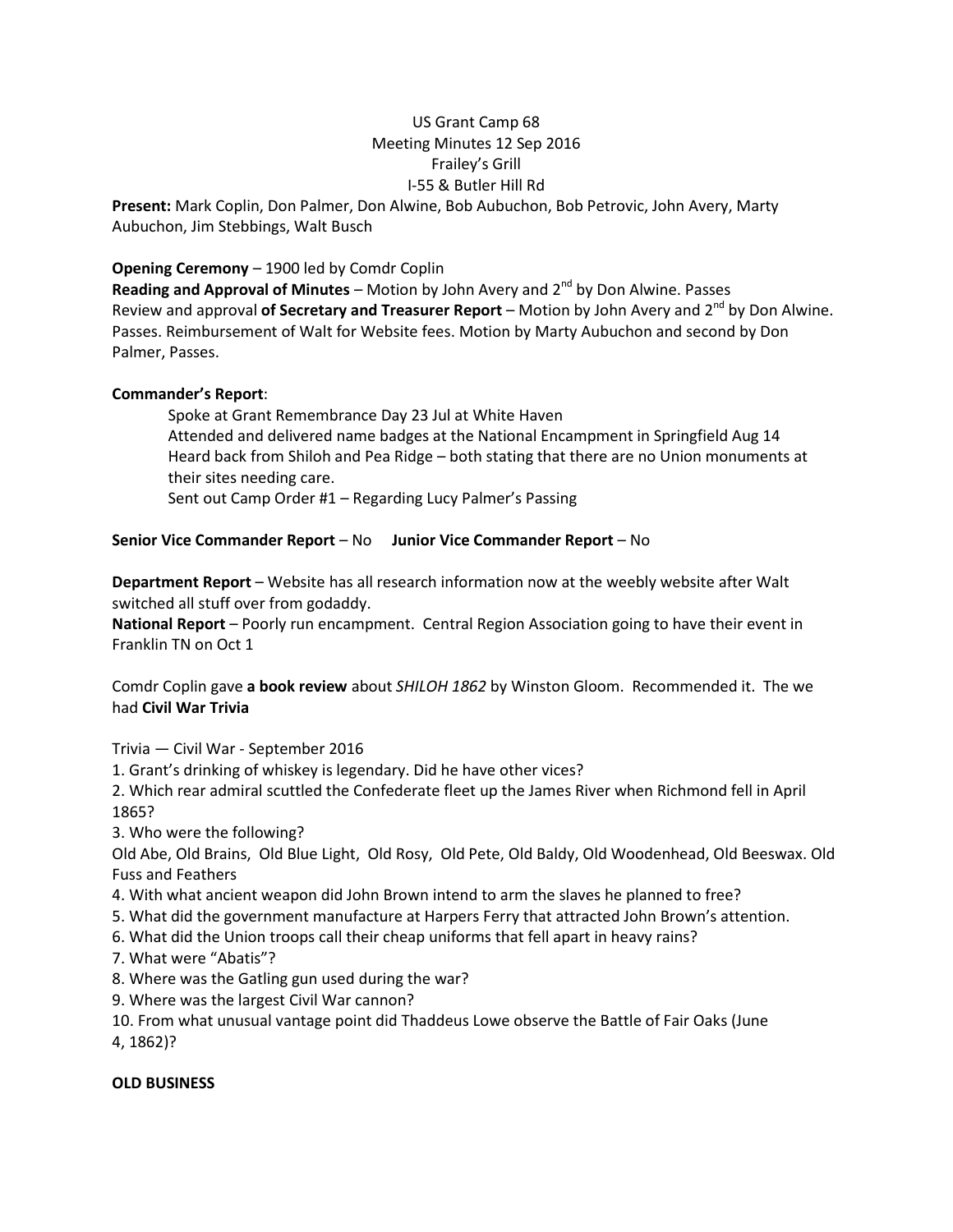John Avery and Marty Aubuchon attended the Westport Camp reenactment of the **GAR 1916 Encampment**. Good event and nice park

**56th Colored Ceremony** was cancelled without any word. Bob Aubuchon showed up to be There and no one else was there.

Attempted to contact PCC Dan Jackson about **ROTC Award program**. No response yet. John Avery taking over to assist in ROTC award program

#### NEW BUSINESS

**Missouri History Museum Event on 16 Oct 2 PM** – Walt sent out e-mail about it. No one other Than he has volunteered for it.

**CinC Martin** mentioned in his acceptance speech that he wanted all camps and departments to Finish what we have started. Last Soldier Projects, Tracing Member's Ancestors, Camp Histories. Have we completed these for the St. Louis Area. Yes, all but camp history.

Event at White haven on past weekend – **1872 Elections – Grant or Greeley** – Marty Aubuchon and John Avery participated with reenacting **October is Nomination of Officers Month**

Walt mentioned the **Washington Missouri Historical Society** has a display to the end of the year about their local Turnverein (German Health Club) and the Civil War with some Civil War artifacts.

Walt gave **Eagle Scout Patches** purchased at national to Mark Coplin

Kim Palmer will once again try to set up **Christmas party at Greenbriar Country Club** for date of Dec 6

Don Palmer to give book presentation this next month.

**Closing ceremonies** at 2008 hrs.

## OCTOBER SECRETARY REPORT

1. **We have been approved to have a table at this event. Can we get 3 people interested in serving at the table? Would anyone be interested in being in GAR or Civil War uniform for it? Let me know. I can be there so could use two more.**

#### **Researching Your Civil War Ancestors**

Did your Civil War ancestor wear Union blue or Confederate gray? Or was your ancestor a civilian affected by the tumult of the war years? Associate Archivist Dennis Northcott discusses the vast array of genealogical documents and publications that the war produced.